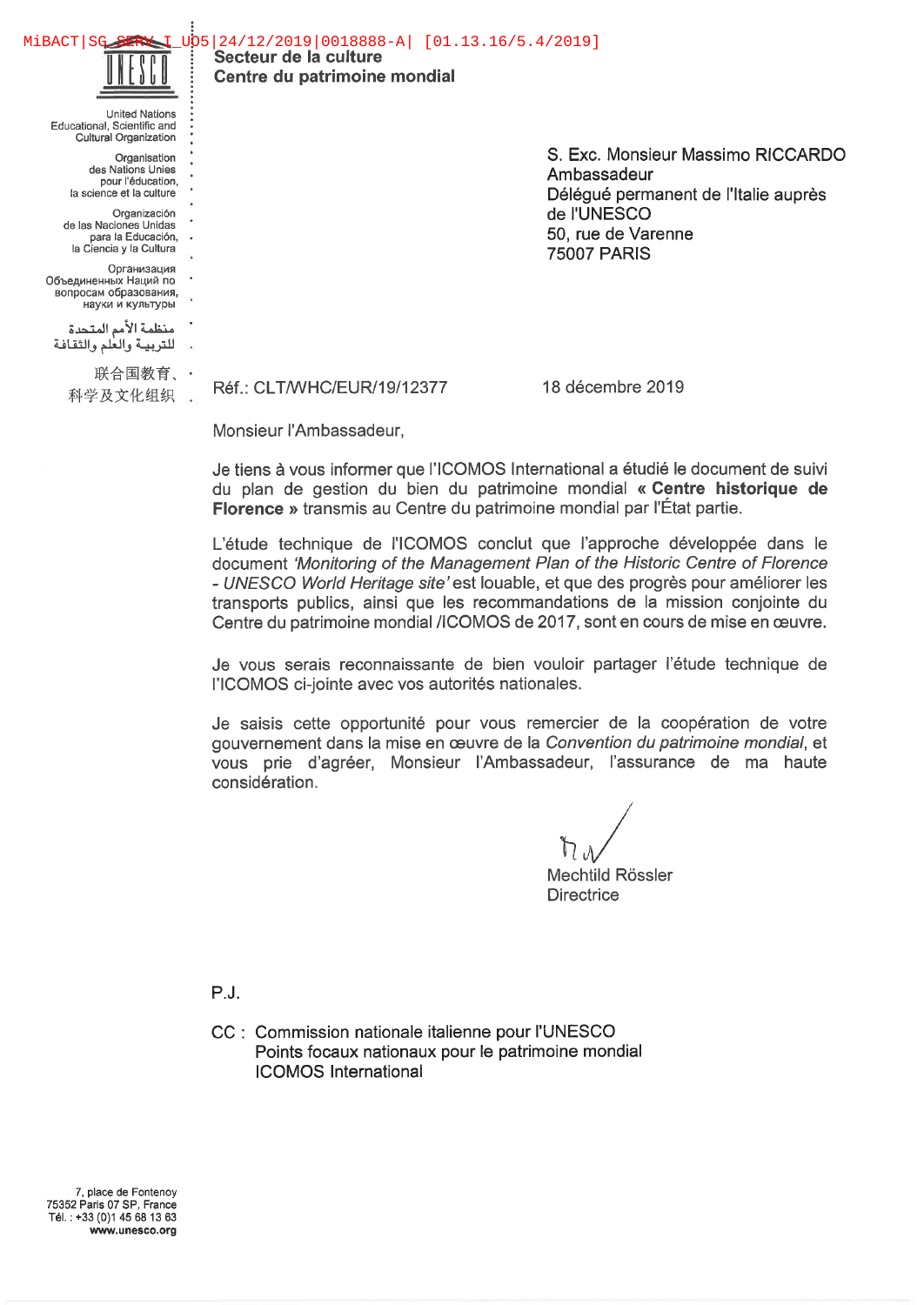## ICOMOS Technical Review

| <b>Property</b>            | <b>Historic Centre of Florence</b>                                      |
|----------------------------|-------------------------------------------------------------------------|
| <b>State Party</b>         | <b>Italy</b>                                                            |
| <b>Property ID</b>         | 174bis                                                                  |
| <b>Date of inscription</b> | 1982                                                                    |
| <b>Criteria</b>            | (i)(ii)(iii)(iv)(vi)                                                    |
| <b>Issue</b>               | "Monitoring of the Management Plan of the Historic Centre of Florence - |
|                            | <b>UNESCO World Heritage site"</b>                                      |

On 12 July 2018, the City Council of Florence approved the document Monitoring of the Management Plan of the Historic Centre of Florence - UNESCO World Heritage site, submitted in English translation to the World Heritage Centre and shared with ICOMOS on 18 March 2019. It is intended as a strategic instrument for the effective implementation of the Action Plan included in the 2016 Management Plan of the Historic Centre of Florence.

In this Technical Review, ICOMOS provides brief comments on the monitoring document, taking into account the conclusions and recommendations of the joint World Heritage Centre/ICOMOS Advisory mission to the property in May 2017.

## Analysis

The aim of monitoring is to measure progress in implementing the objectives of the Management Plan and to inform its periodic revision. The approach taken is informed by the need to integrate a sustainable development perspective into the World Heritage Convention, in line with UNESCO guidance.

The monitoring document is comprehensive and clearly-presented, and not only tracks the progress of thé 24 projects included in thé Action Plan section of thé 2016 Management Plan (most of which are ongoing), but also includes nine new projects which will be incorporated in the next revision of the Plan. These include using mobile phone data to better understand the use of the centre by Florentines and visitors, and the Destination Florence project to promote quality tourism, aimed at increasing the average length of stay through raising awareness of the diversity of the cultural offer beyond the 'big five' attractions.

The document includes two new policies specifically to address recommendations of the 2017 Advisory mission within the section 'Conservation and knowledge of the monumental heritage'. Embedding Heritage Impact Assessment in the management of the city (mission recommendations 5 and 6) is particularly welcome. The new project 'Heritage Florence Data', the development of an integrated GIS for the analysis, monitoring and management of the historic buildings and open spaces in Florence, will embrace recommendation 4 of the 2017 Advisory mission, that a register of historic buildings in the centre that are 'at risk' as a result of under-use or decay be established as a basis for action to rectify thé problems.

## **Conclusions**

The comprehensive monitoring approach set out in the document, including 'efficacy indicators', is commendable. Progress is being made in implementing public transport improvements (tram lines,